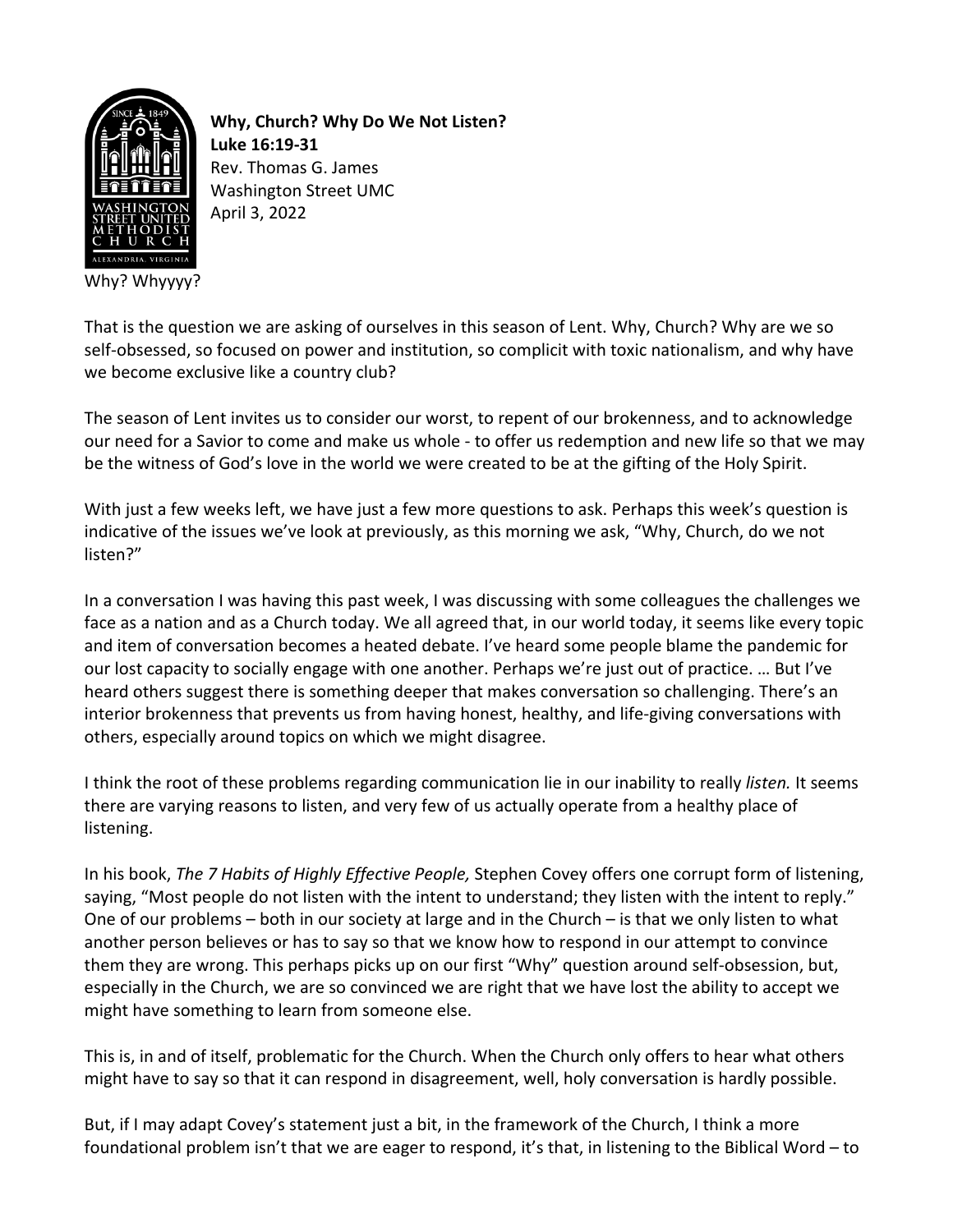Jesus and his teachings – to the historical framework of the Church – we are eager for affirmation. One might say, "Most people in the Church do not listen with the intent to grow in faithfulness; we listen with the intent to be affirmed."

Like reading from 1 Corinthians 13 at a wedding simply because the text talks about love, we often skip the greater framework of the scriptural context in hopes of finding that one passage to convince ourselves that the scripture affirms our personal belief or way of living. (To be fair, 1 Corinthians 13 can be a great wedding text, but it isn't talking about the love of two individuals covenanting together in marriage. As chapter 12 ends, the text makes clear, the love described in chapter 13 is that of a greater way than we as the body of Christ know how to show one another. It is God's way of loving us. Even as an aspirational text, it is speaking to all of us in the body of Christ, not about the love of husband and wife. And let's be clear, at the time Paul was writing this letter to the church in Corinth, marriage was not about love, it was about family power and social connections. But I digress.)

We have a tendency, even as knowledgeable disciples, to pervert the text in ways so as to affirm our way of living, even if our way of living is antithetical to the Biblical witness.

As we look at our scripture for this morning, *this* is Jesus' concern: we don't listen to the text as it makes the will of God known.

As we have seen the past couple of weeks, Jesus is making his way ever closer to Jerusalem. On his way to the Holy City, he finds himself time and again in confrontation with the Pharisees – the *legal* leaders of the Jewish community. Though our text in verse 19 this morning picks up with Jesus telling something of a parable, the verses preceding this story set the stage and offer us some helpful context for understanding the intent of Jesus' teaching.

In verses 1-13, Jesus tells a parable that chastises a man of great wealth who was dishonest. He uses the parable to criticize those with great wealth, concluding in verse 13 by saying, "You cannot serve God and wealth." Verse 14 then picks up with the reaction of the Pharisees, who had been listening to Jesus' teaching. "The Pharisees," the text reads, "who were lovers of money, heard all this, and they ridiculed [Jesus]." The Pharisees weren't pleased that Jesus was publicly teaching against those who love wealth, and Luke, without skipping a beat, ensures that the readers knows just how much the Pharisees loved their wealth.

Jesus has long moved past caring what the Pharisees think of him, and so he says back to them, "You are those who justify yourselves in the sight of others; but God knows your hearts, for what is prized by human beings is an abomination in the sight of God." Jesus continues, "The law and the prophets were in effect until John came; since then the good news of the kingdom of God is proclaimed, and everyone tries to enter it by force. But it is easier for heaven and earth to pass away, than for one stroke of a letter in the law to be dropped."

Jesus' teaching here is a bit cryptic, but he seems to be indicating that John the Baptist, the final prophet who proclaimed the Messiah was coming, was a kind of "transitional figure between the authority of the Hebrew scriptures and a new authoritative presence, [namely] Jesus himself as the embodied and eternal Torah of God."i Yet, even in the incarnational presence of God in the person of Jesus Christ, the historical law is not written over. Quite contrarily, Jesus is the lived embodiment of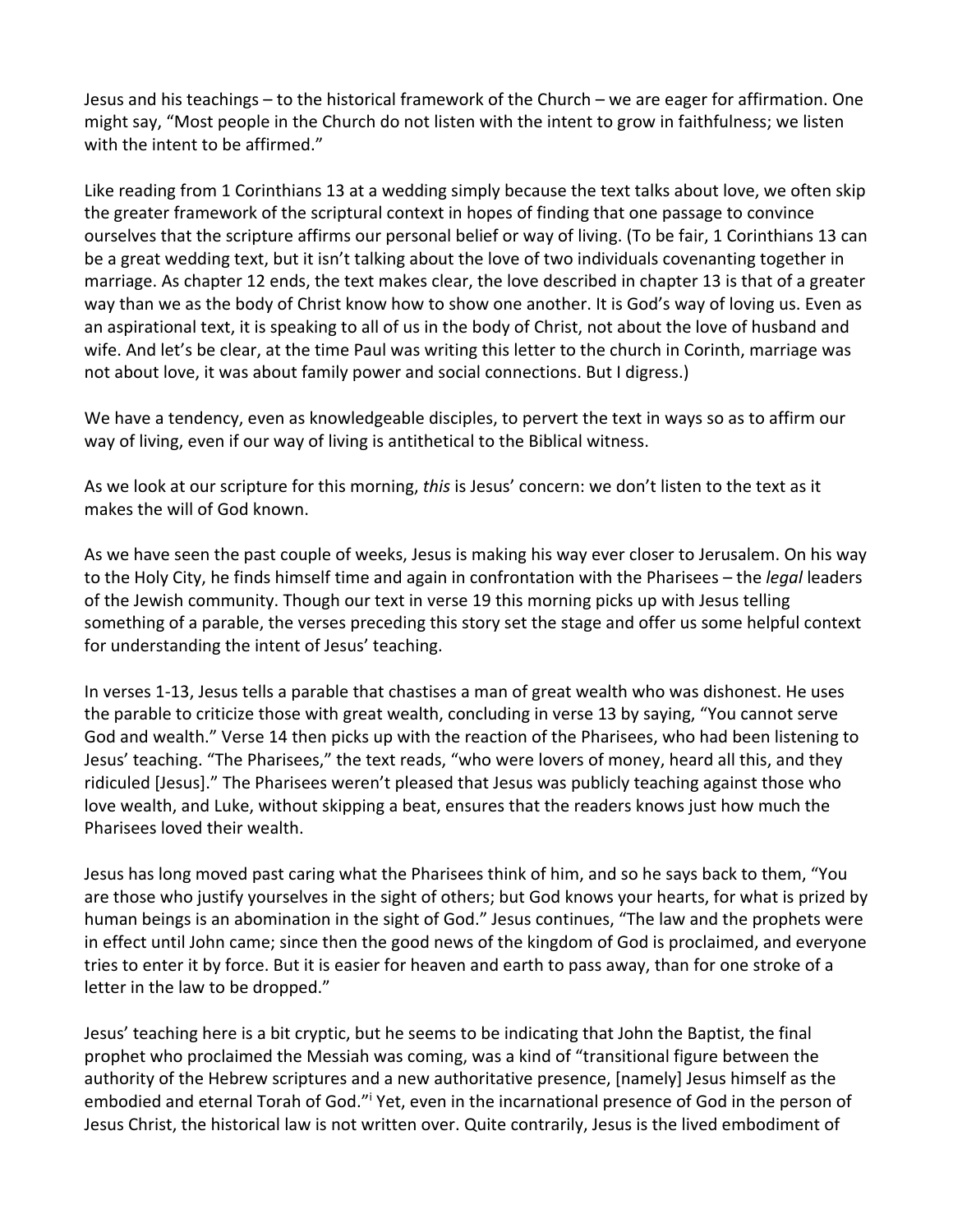the law, not its replacement. It is Jesus who is now the authority on the will and law of God, not the Pharisees.

To solidify his point, to help the Pharisees see the error of their ways, Jesus then tells this story, which begins in verse 19. The story is *something* of a parable, but it stands apart from the other parables Jesus tells. First off, it doesn't begin with the often used intro, "The kingdom of heaven is like …", nor does Luke makes explicit that Jesus is telling a parable; Jesus just begins to speak. And, unlike *every other parable* Jesus tells, in this story, one of the characters has a name. He's not a prodigal, a farmer, a Samaritan, or a bridegroom, the poor man in this story is Lazarus.

That the poor man has a name is already indicative of this story being in Luke's gospel; throughout Luke's gospel, the apostle's focus is on Jesus ushering in the grand reversal of God's divine plan. It's not enough for the poor to be raised up and the wealthy to be humbled; here, the wealthy man isn't even worthy of a name, but the poor man is Lazarus.

The story doesn't need much retelling. There is a man of great wealth; in fact, so wealthy that he was dressed in purple linen. Scholar Justo González offers, "Roman law codified who had the right to wear purple, at that time a very expensive dye."<sup>ii</sup> That he was *able* to wear purple indicates just how much status this wealthy man had. Yet the other man, Lazarus, was so poor that the street dogs came and licked his sores. The two couldn't have been any further apart in terms of societal worth.

As Jesus tells the story, the two men die. Upon death, Lazarus is carried off by the angels to be with Abraham, an indication that he is in a favorable place. The rich man, having been buried, found himself in Hades being tormented – not quite the same favorable situation.

Keep in mind, Jesus is setting up the story to address the present situation at hand. Jesus never wastes a story; there is a specific lesson he has in mind when offering any teaching of this kind. Given the context of the story, we can see, as outside observers, that Jesus is critiquing the love of wealth that Luke has made abundantly clear is present in the lives of the Pharisees.

Imagine if you will, that you are one of the Pharisees listening to this story. I know, none of us want to see ourselves in the role of the Pharisees, especially as we can see that Jesus is repulsed by their love of wealth. Yet, here we are, by no means an "unwealthy" crowd of faithful disciples. Jesus' story is likely already making us feel a bit uncomfortable, and he hasn't even gotten to the punch line yet.

The wealthy man, from his unfavorable seat in the eternal fiery abyss, looks up to see Lazarus standing beside Abraham. He's got just enough audacity left within him to treat Lazarus as the grunt he knew him to be in life. "Father Abraham," he cries out, "send Lazarus to offer a drip of water to cool my tongue." "Even after such a reversal of fortunes, the rich man considers himself more important than Lazarus."iii

Abraham of course refuses. So too does Abraham refuse the wealthy man's follow up request, to send Lazarus to warn the wealthy man's family of the detriment that has befallen him, in hopes it does not become their fate as well.

And then Jesus drops the proverbial mic as he concludes his story: